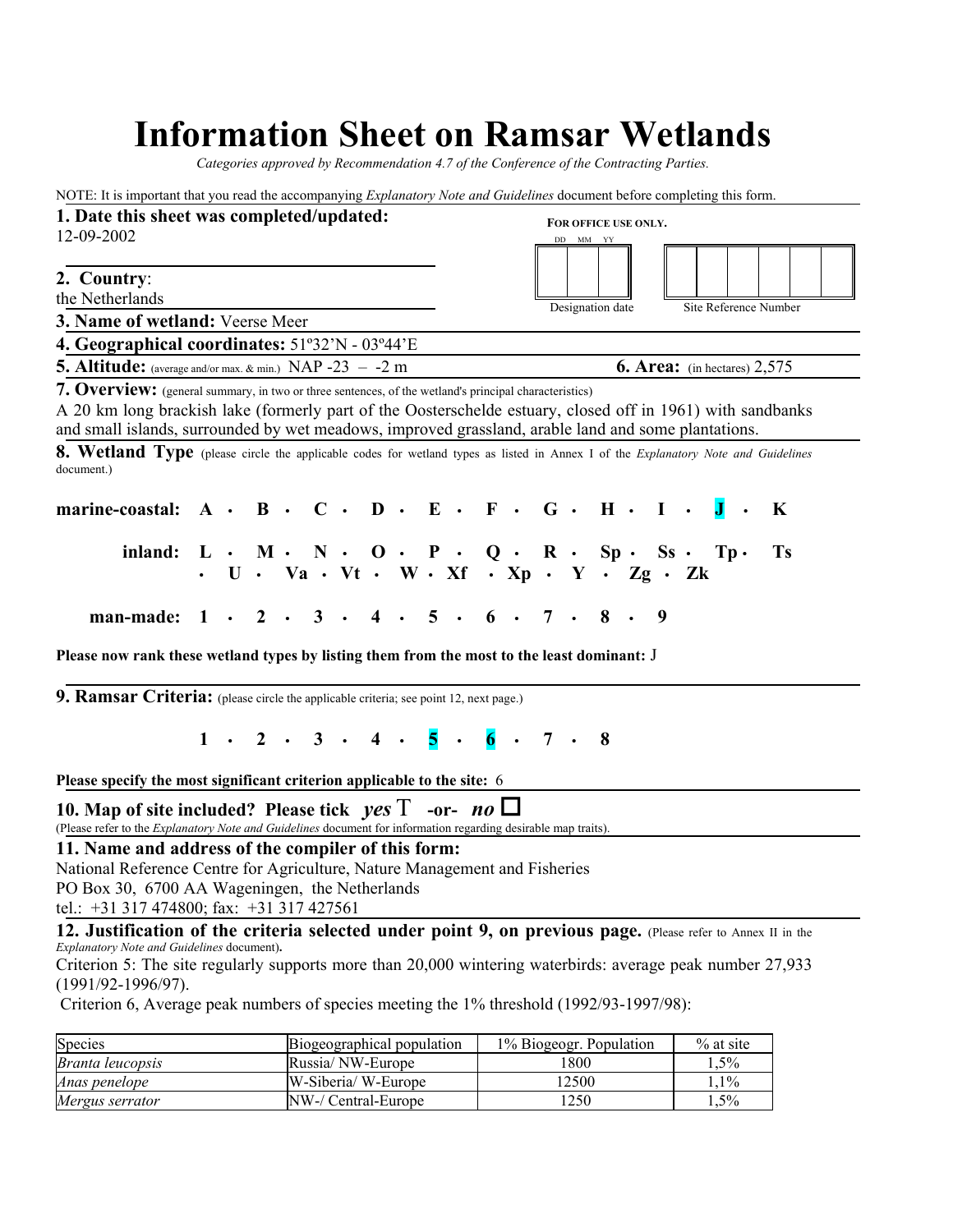13. General location: (include the nearest large town and its administrative region)

Province of Zeeland, ca. 10 km north of Middelburg.

**14. Physical features:** (e.g. geology, geomorphology; origins - natural or artificial; hydrology; soil type; water quality; water depth water permanence; fluctuations in water level; tidal variations; catchment area; downstream area; climate)

Lake Veerse Meer became a stagnant brackish lake after the closure in 1961 from the Oosterschelde (building of the Zandkreekdam at the eastern side and the Veerse Dam at the western side). The water levels are unnatural, high in summer (NAP 0 m) and low in winter (NAP – 0,70 m). The water quality is influenced by nutrient rich water let in from the surrounding polders and pollution from (recreation) boats.

**15. Hydrological values:** (groundwater recharge, flood control, sediment trapping, shoreline stabilisation etc)

Superfluous water from the surrounding polders is pumped into this lake and subsequently discharged on the Oosterschelde (a sea arm connected to the North Sea).

**16. Ecological features:** (main habitats and vegetation types)

Brackish/saline lagoons 74%, Drained grassland/ rough grassy vegetation 20%, Forests, plantations, and rural estates 6%.

17. Noteworthy flora: (indicating, e.g., which species/communities are unique, rare, endangered or biogeographically important, etc) Plant communities of European interest: *Charetum hispidae; Cladietum marisci*;

Mushroom species on the Red List: *Tricholoma fulvum*; *Clavulinopsis luteoochracea*;

Moss species on the Red List: *Campylium polygamum*;

Vascular plants on the Red List: Parsley Water-dropwort *Oenanthe lachenalii*; Marsh Helleborine *Epipactus palustris*; Early Marsh-Orchid *Dactylorhiza incarnata*.

**18. Noteworthy fauna:** *(indicating, e.g., which species are unique, rare, endangered, abundant or biogeographically important; include* count data, etc.).

Note: Species included on Annex II of the EC Habitats Directive and bird species listed on Annex I of the EC Birds Directive have been indicated with an asterisk. In addition to those waterbirds listed under point 12, all waterbirds are mentioned occurring in numbers between 0,1 and 1,0% of their respective biogeographical populations Other non-waterbird species are included on the national Red List for the species group concerned.

Freshwater molluscs: *Leucophytia bidentata*; *Tenellia adspersa*; *Cerastoderma glaucum*;

Birds (breeding): Great Cormorant *Phalacrocorax carbo*, Lesser Black-backed Gull *Larus fuscus [graellsii]*, Herring Gull *Larus argentatus; (non-breeding)*: Little Grebe *Tachybaptus ruficollis,* Great Crested Grebe *Podiceps cristatus,* Great Cormorant *Phalacrocorax carbo,* \*Little Egret *Egretta garzetta,* \*Eurasian Spoonbill *Platalea leucorodia,* \*Bewick`s Swan *Cygnus bewickii,* \*Barnacle Goose *Branta leucopsis*, Brent Goose *Branta bernicla,* Eurasian Wigeon *Anas [Mareca] penelope*, Gadwall *Anas strepera,* Mallard *Anas platyrhynchos,* Northern Pintail *Anas acuta,* Northern Shoveler *Anas clypeata,* Tufted Duck *Aythya fuligula,* Common Goldeneye *Bucephala clangula,* Red-breasted Merganser *Mergus serrator*, \*Peregrine Falcon *Falco peregrinus,* Common Coot *Fulica atra*, \*Avocet *Recurvirostra avosetta,* \*Eurasian Golden-Plover *Pluvialis apricaria*;

Mammals: \*Root vole *Microtus oeconomus arenicola*.

**19. Social and cultural values:** (e.g. fisheries production, forestry, religious importance, archaeological site etc.)

See 21. Current land use.

**20. Land tenure/ownership of:** (a) site (b) surrounding area The site is owned (but not managed) by Staatsbosbeheer (2813 ha).

Surrounding area: the water (North Sea and Oosterschelde) is state owned, on land several private owners.

**21. Current land use:** (a) site (b) surroundings/catchment

Site: Boating 74%, Tourism and leisure 10%, Farming 8%, Commercial fisheries 74%, Conservation and research 13%, Water management 100%.

Surroundings/ catchment: –

**22. Factors (past, present or potential) adversely affecting the site's ecological character, including changes in land use and development projects:** (a) at the site (b) around the site